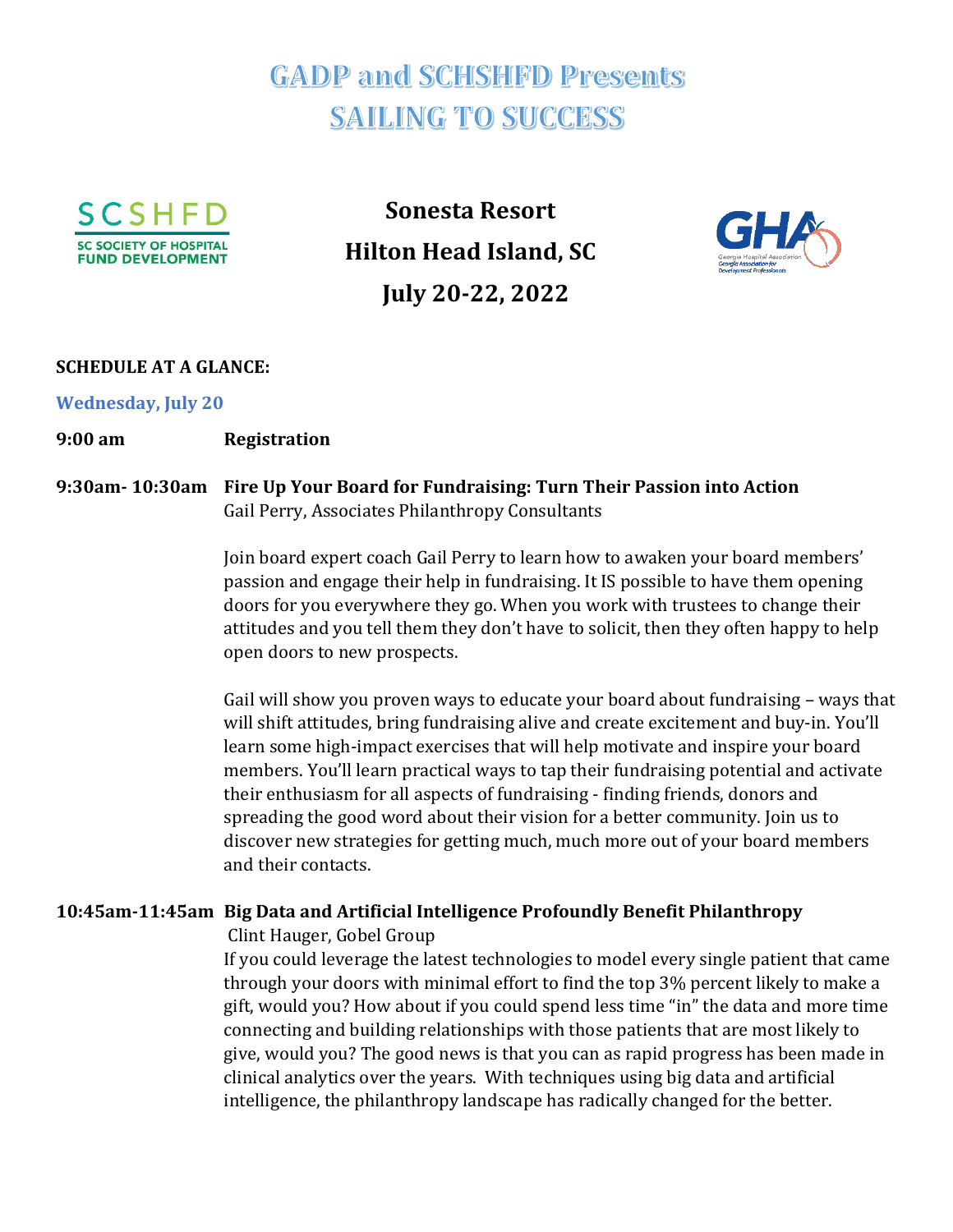During this session you will learn about the latest modeling trends advancing healthcare philanthropy. Gratitude to Give (G2G) puts the patient experience first and utilizes patient data, patient satisfaction scores, fundraising data, wealth data, and other activity data to predict and segment patient populations. The results are presented back in a user-friendly modern-day business intelligence platform, so you can easily identify your best major, leadership annual, and annual giving prospects.

See how big data and AI have profoundly benefited fundraising efforts and how you too can benefit. The session will be led by Jenny Kleintop of Gobel. She will discuss how this powerful tool can be leveraged to increase gift officer effectiveness, elevate annual giving programs, measure the impact of prioritizing names by gratitude scores, and drive revenue and efficiency. At the conclusion of this session, participants will be able to:

1.Understand the evolution of using big data and artificial intelligence in philanthropy efforts. 2.Leverage technology and existing data to identify your best philanthropic prospects. 3.Discover how you can view all your patients at a moment's notice and know if they are likely to make a gift.

### **11:45am-1:30pm Lunch: Updates from SCHA and GADP** Thorton Kirby, President and CEO of the South Carolina Hospital Association Keri Conely, GHA General Counsel and Sr. VP of Healthcare Policy

#### **1:45pm- 2:45 pm The Roadmap for a Highly Profitable Major Gift Program** Gail Perry, Associates Philanthropy Consultants

Major gift fundraising is changing. Whether you are just starting a major gift program or want to enhance your current program, this session will help you develop an organized plan based on both the art and science of fundraising. You'll learn how to interpret data information (screening, gift history, contact reports, etc.) to find the high-value donor prospects in your database. You'll discover how to:

- Quantify and manage your major gift prospect portfolio,
- Create effective, actionable cultivation strategies that result in major gifts.
- Incorporate structure, metrics and accountability into the often-fuzzy major gift process.

You'll learn the five principles for discovering and qualifying a major gift donor today. From developing donor journey maps, to building donor profiles, you'll learn practical and relevant information you can immediately use to help max out your giving potential.

#### **3:00pm- 4:00 pm Socially Relevant: Don't Become a Digital Castaway** Linda Mosely, Co-Founder and CEO of 365 Total Marketing This session will teach you how to build an effective digital content strategy for success by asking all the correct questions.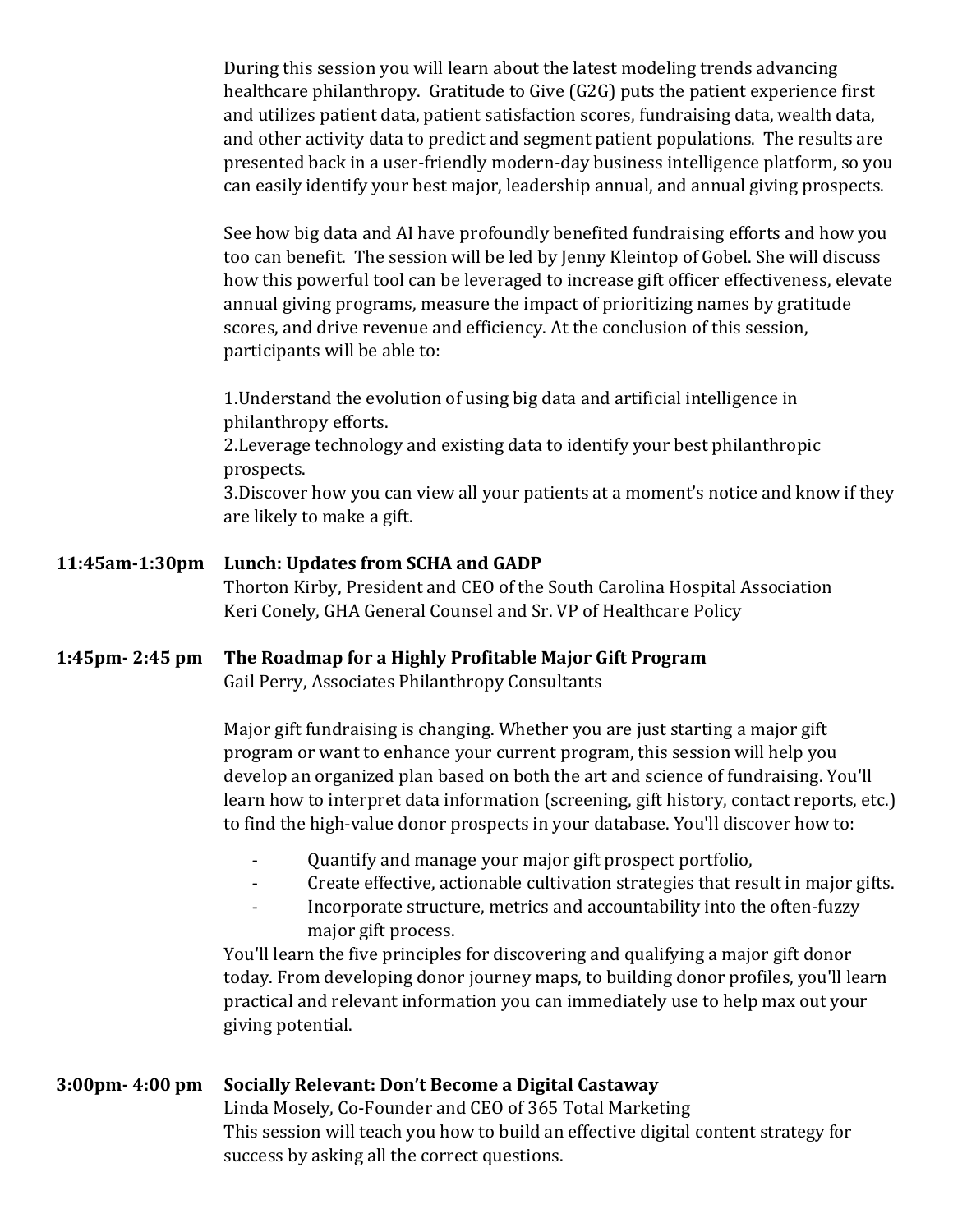#### **4:15pm-5:15 pm Perspectives on a Career in Health Care Philanthropy**

Bill Littlejohn, SVP and CEO of SHARP Healthcare Foundation

With a career of more than 35 years, Bill Littlejohn will provide perspectives on several important elements that go into a career in health care philanthropy:

- The value of tenure
- Collegial relationships and best practice sharing
- Strategic institutional alignment and philanthropy as investment vs need
- The dynamics of physician engagement and grateful patient philanthropy
- "Platforming Philanthropy" over time to elevate the production and sophistication of the fundraising program
- Professional development of team members
- Philanthropy in a New Era E-Philanthropy, virtual work and engagement

#### **5:30pm- 6:30 pm Cocktail Reception**

#### **Thursday, July 21**

**8:00am-9:00am Networking Breakfast with the vendors**

#### **9:00am-10:00am How to Connect with Donors and Motivate Gifts** Barry Spencer, Donor Motivation

Planned Giving messages are often complex and confusing for the donor, which can push away even some of the most qualified donors. Development professionals must be in front of more potentially qualified and interested donors, and they must engage donors so that donors want to have a conversation about planned giving. This session provides the simple and effective planned giving language and message that connects with donors, and the cost-effective marketing that reaches a wider group of donors, providing the donor-centric message keys, and how to deliver them so donors understand and take interest and action.

#### **10:15am-11:15am Selling Success by Building Trust through Ethics and Transparency.**

Teresa Abell and Michael Hardin, Synovus

Trust in the nonprofit organization is essential to relationships with the public and donors, and ethics is the foundation for building that trust. We would speak on how an ethical foundation impacts all aspects of the nonprofit organization, including earning public trust, advancing the mission, attracting donors, board members, and new talent, encouraging giving, and remaining compliant with governmental regulations.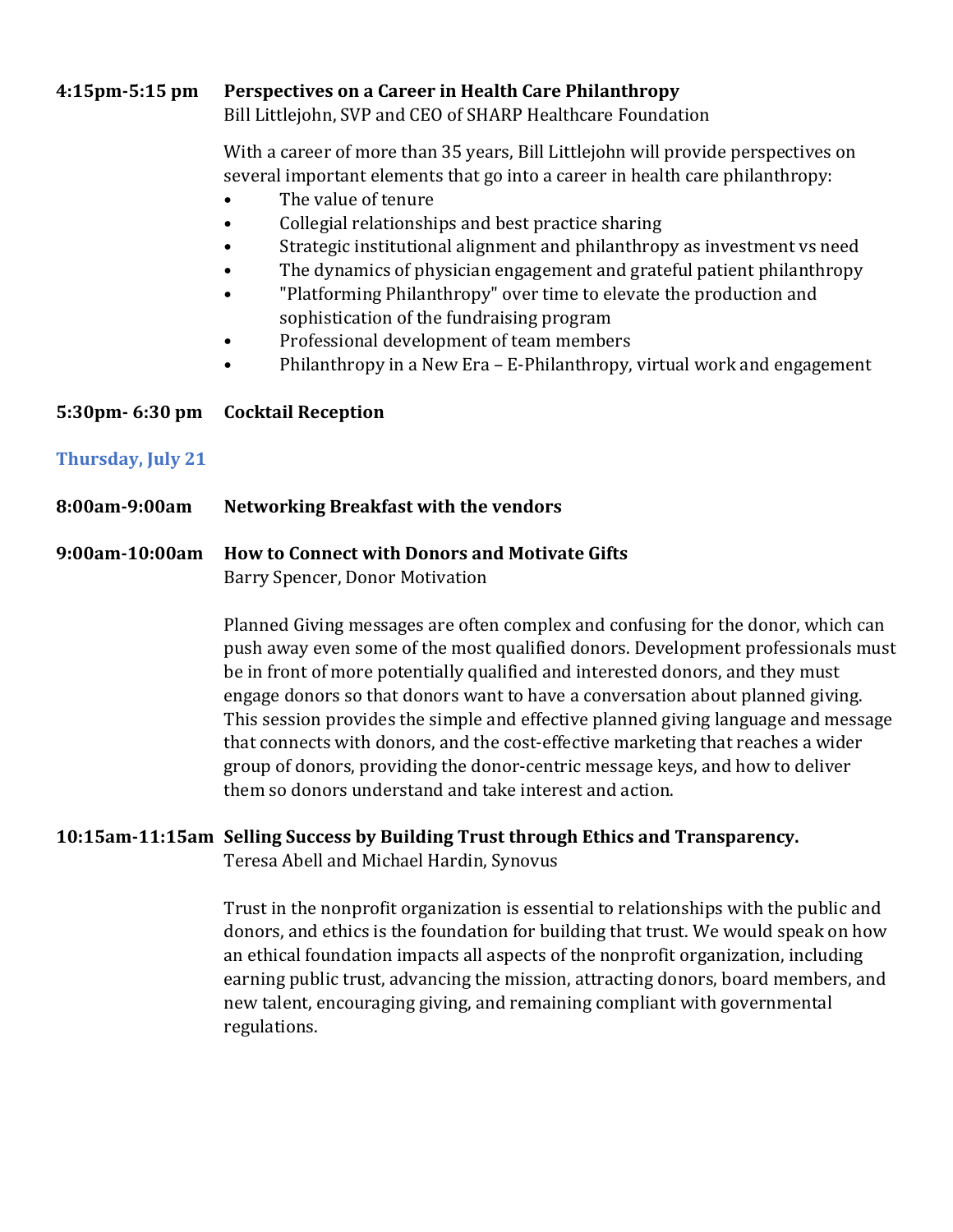#### **11:30am- 12:30pm A Comprehensive Approach to Physician Engagement and Grateful Patient**

#### **Philanthropy**

Bill Littlejohn, SVP and CEO of SHARP Healthcare Foundation

For two decades, the Foundations of Sharp HealthCare in San Diego have implemented a strategic approach to physician engagement and grateful patient philanthropy. The result has been hundreds of physicians actively engaged in philanthropy; 60,000 Guardian Angel recognitions of caregivers; and some \$400 million in philanthropy revenues; much of it as a result of ally relationships and the gratitude of patients and families. The session will the mechanics of a comprehensive approach to physician engagement and grateful patient philanthropy -- caregiver recognition; identification, screening and research; grateful patient referrals; and MOVES management, stewardship, and the managing the roles of physicians in the philanthropy program.

**12:30pm-1:30pm Roundtable Lunch Discussion**

#### **2:00pm-3:00 pm How a Capital Campaign Transformed a Mid-Sized Hospital**  Jessica Browning, Winkler Group

A case study that explores how a capital campaign is transforming a mid-sized Texas hospital system, through new facilities, new patient service lines, improved patient satisfaction, and more long-term financial support while cementing the legacy of the hospital's new CEO.

#### **3:00pm Family Time**

#### **Friday, July 22**

#### **8:00-9:00 Networking Breakfast with the vendors Breakfast/Business Meeting**

#### **9:05-10:00 Simple Sustainability**

Steve Winesett, BrookGlobal Steven Dasher, Piedmont Athens Regional Foundation

Step outside the whirlwind of the day and consider the habits, rhythms, and cadence of sustaining both your professional life and your institution's philanthropic revenue stream. Strong, resilient philanthropy professionals are more productive for their organizations and persevere more gracefully through today's constant challenges.

Don't be fooled, this is not a melodramatic, mushy-feely session; it is a practical approach toward sustaining your personal wellbeing and growing philanthropic investment.

Two seasoned professionals will lead a discussion utilizing simple questionnaires to unearth personal adjustments you can make in your daily habits and routines to strengthen yourself and your institution's philanthropy.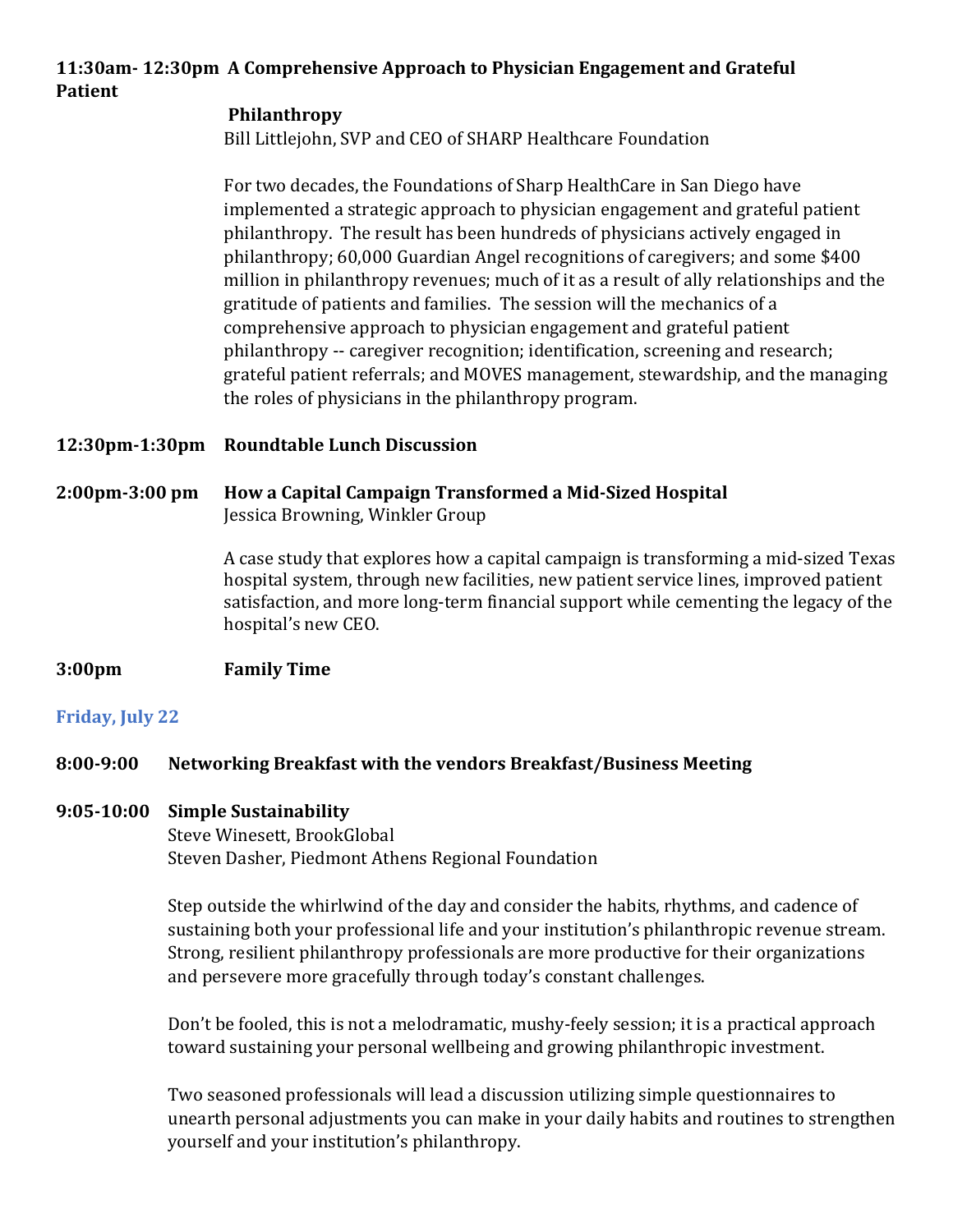#### **10:15-11:00 When Fate Knocks You Down, Faith and Friends can pick You Up**

Billy, Kelsey and Annie Nichols, Annie Banannie Foundation Dr. Ramin Eskandari, Pediatric Neurosurgery, MUSC Charleston

"The Annie Banannie Foundation was created by Kelsey and Billy Nichols alongside the MUSC Foundation. The Annie Banannie Foundation started this event to raise money for Traumatic Brain Injury Research in Pediatrics at MUSC Children's Hospital. On July 1st, 2017, Annie Nichols suffered a Traumatic Brain Injury and was airlifted to MUSC. The team in place was able to save her life because of the education and research that was placed before them prior to her accident. We owe everything to the incredible Doctors at MUSC. By helping fund research for brain injuries in children, our doctors will be better equipped to save other children's lives."

#### **11:10-12:00 Leveraging data to create actionable insights - the power of Salesforce to ignite your fundraising!**

#### **Sterrin Bird, Senior Director, Nonprofit Industry Advisor, Salesforce Nicole Adair, Principal Solution Engineer**

Come join us to learn about how to use one of your greatest assets, your data, to make the most of your fundraising efforts and help your team work smarter. We'll share:

- how you can make the most of your prospect lists and grateful patient campaigns by focusing on the right donors
- how you can harness the power of artificial intelligence and automation
- how to use and visualize data so you can make real-time decisions about your fundraising strategies.

Let technology do some of the heavy lifting for your team to ignite your fundraising and boost your bottom line!

#### **12:15-12:30 Closing Comments**

*\*All speakers and topics are subject to change. 6.16.22*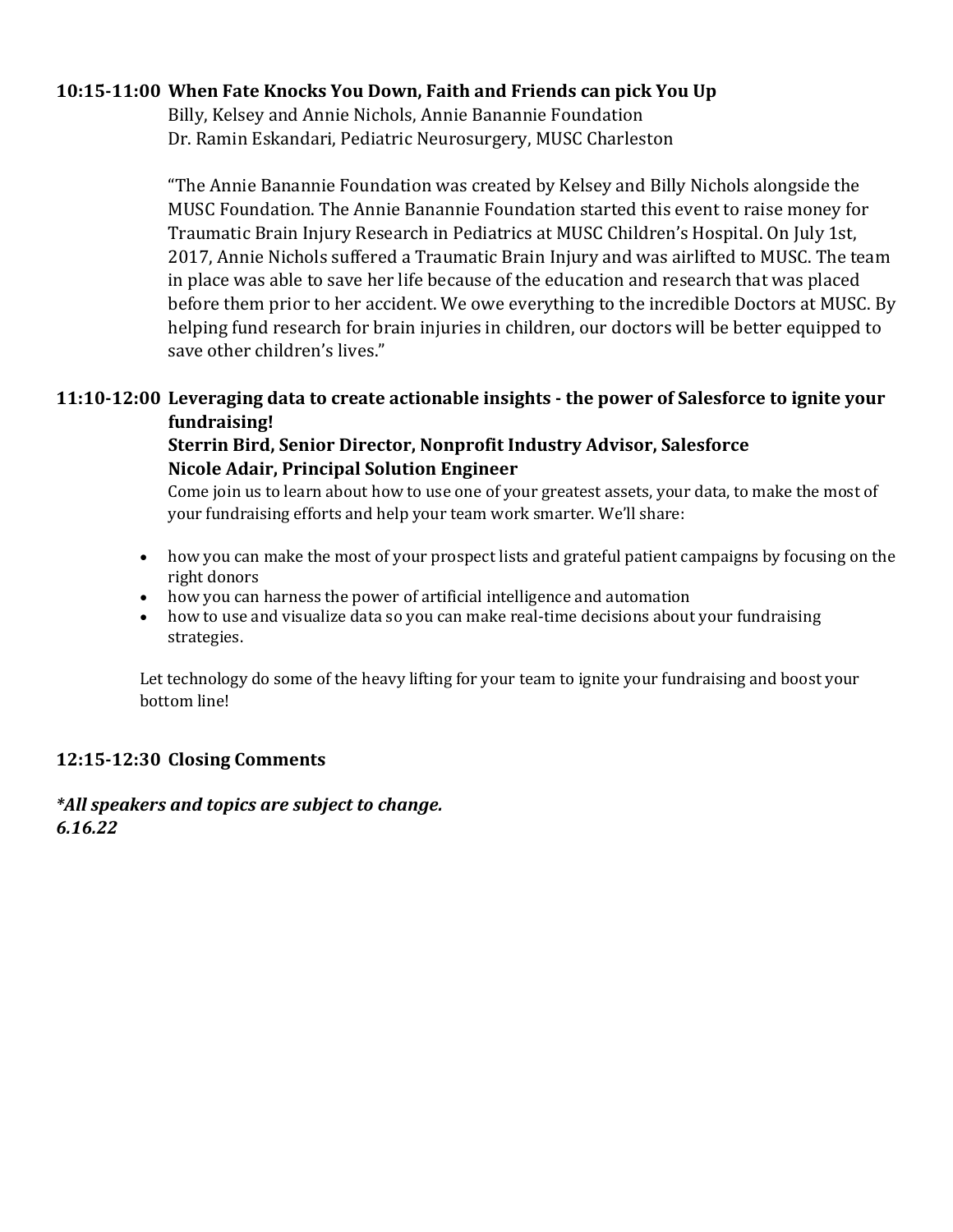



## *PRESENTING SPONSOR* Nephron Pharmaceuticals



### *SESSION SPONSOR*

365 Total Marketing BrookGlobal Georgia Heart Donor Motivation Gobel Group Navicent Health Foundation Salesforce Synovus Trust Company, NA Winkler Group

### *LIGHTHOUSE SPONSOR*

Emerald Ink & Stitches, LLC Phoebe Foundation Truist Zebra Marketing

### *MARINA SPONSOR*

Colquitt Regional Medical Center Floyd Healthcare Foundation Grady Health System/Grady Memorial Hospital Gwinnett Medical Center Foundation iWave Northeast Georgia Health System, Inc. Pentera The Mailworks